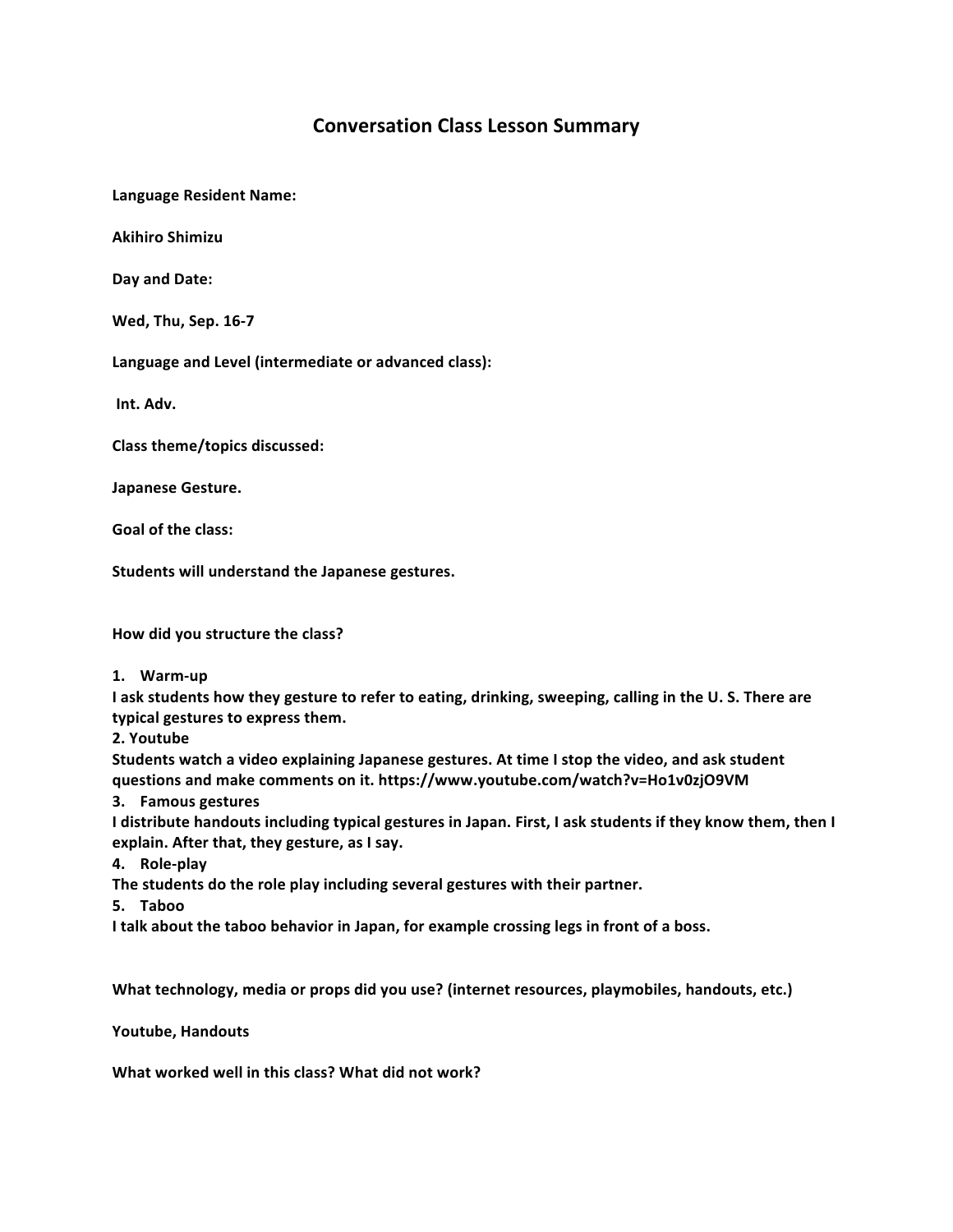It worked very well. The students were enthusiastic especially when I was explaining the gesture to **express "boy" /"girlfriend."**

How could this class be improved/ modified?

It can be possible to include nonverbal communication.

If you have a more detailed lesson plan, please attach it below (OK to use target language for that). Please attach any handouts as well.

**One may see 『日本語おしゃべりのたね』p28.** 

ジェスチャー あっち行 い け ありがとう、サンキュー ちょっと、ちょっと(通 とお して) おだてないでください(ごますり) 怒 おこ ってます 逮捕 たいほ 天狗 てんぐ 金 かね オッケー 首 くび にされる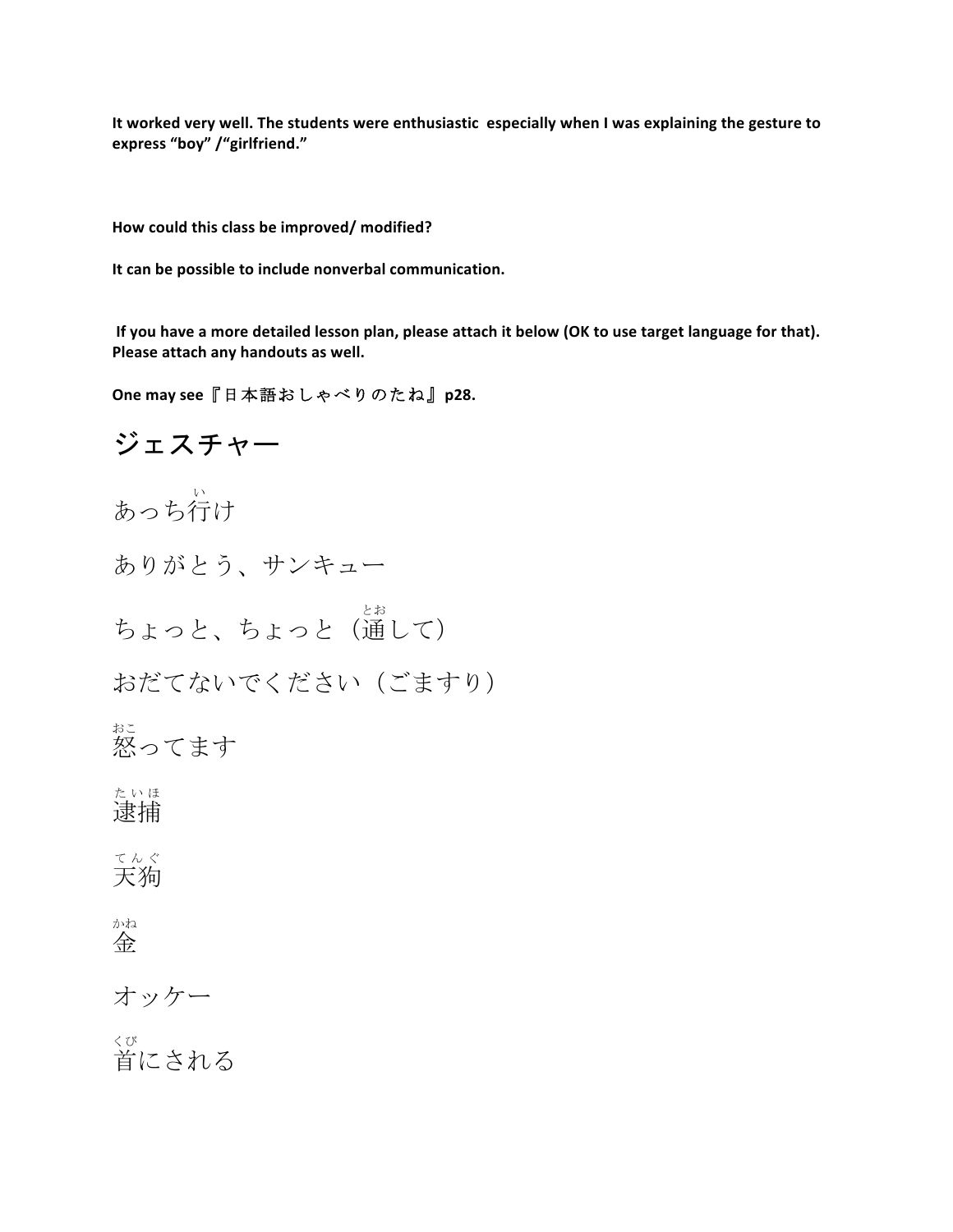わたし こっちへ来 き て お願 ねが い ごめんなさい いただきます 彼氏 かれし 彼女 かのじょ くさい バカ 無理 む り です わかりません 静 しずか かに わたし

ロールプレー

<sub>ばしょ</sub><br>場所 トイレ